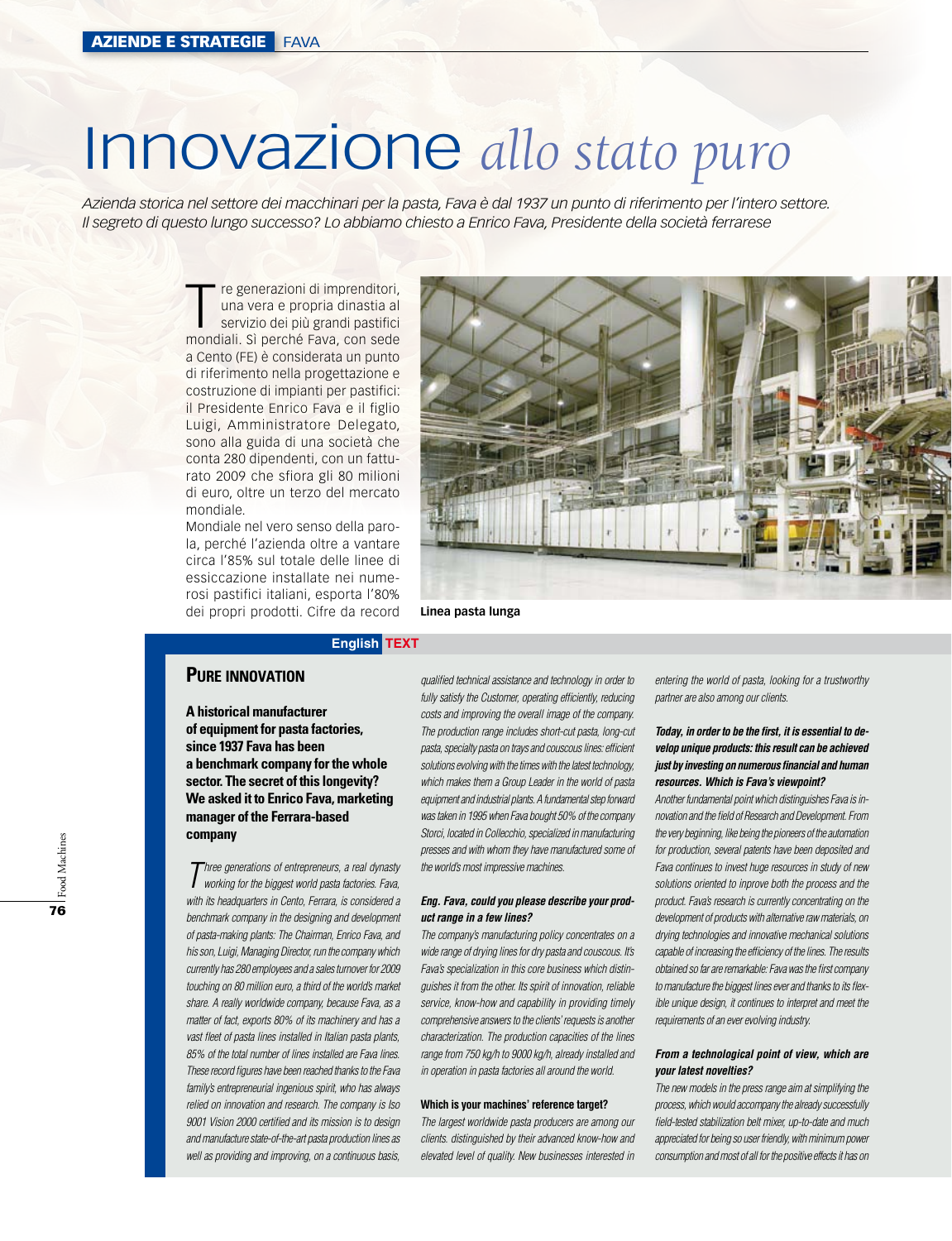raggiunte grazie allo spirito d'ingegnosità imprenditoriale della famiglia Fava, da sempre focalizzata su una precisa missione, investire in innovazione e ricerca.

L'azienda è certificata Iso 9001 Vision 2000 e il principale obiettivo è quello di progettare e costruire linee allo stato dell'arte per la produzione di pasta e fornire, negli anni, l'assistenza tecnica e tecnologica qualificata per la piena soddisfazione del cliente, operando con efficienza, riducendo i costi e migliorando, così, l'immagine complessiva dell'Azienda.

Linee per la produzione di pasta corta, di pasta lunga, ma anche di paste speciali su telai e linee per cous cous: soluzioni efficienti e sempre al passo con le ultime tecnologie, che fanno di Fava un Gruppo leader nel mondo nella produzione di macchine ed impianti industriali per i pastifici. Una tappa fondamentale nel 1995, quando Fava ha acquisito il 50% della Storci di Collecchio, azienda specializzata nel settore delle presse e con la quale ha realizzato le macchine più importanti del mondo.

*pasta quality. As far as the dryers are concerned, the company has recently introduced two new lines for specialty pasta, one for precooked lasagna and the other for nests with a cup and belt technology, broadening our already wide range of equipment, truly complete and capable of satisfying the specific requirements of our clients. The long goods pasta lines on the other hand have benefitted from a new improved ventilation system and new stick profiles for bearing heavier stick weights. Moreover, thanks to the refined pasta treatment efficiency. pasta uniformity both in the predrying and drying phases has greatly improved. The long goods pasta line range also has a newcomer, the 5000 kg/h ITRG line, which joins the already consolidated 6000 kg/h.*

# *While technological innovation is essential, it is true as well that 'sensing' the market enables to gain shares in niche sectors featuring good growth performances. Do you agree?*

*Knowing the market means above all understanding where it heads to, which are the products which to invest most on, as well as exploring the new trends in such a way to provide a technologically effective response. Let's consider cous-cous for example: this genuine and traditional food, specific to certain geographic areas, is becoming more and more popular in other parts of the world, for its quality and taste. It is for this reason that Fava has introduced, after extensive research, extremely innovative production processes which allow you to produce exceptional couscous with industrial plants.*



**Linea pasta corta**

# **Ing. Fava, ci può riassumere la vostra produzione in poche righe?** La produzione di Fava si concentra

in una gamma vastissima di linee per l'essiccazione della pasta secca e cous cous: si caratterizza per la specializzazione in questo unico business, nel quale cerca di distinguersi e di eccellere per spirito d'innovazione, affidabilità del servizio, conoscenza e capacità di dare risposta a qualsiasi esigenza venga posta dai clienti. La gamma produttiva va dalla piccole linee da 750 kg/h fino alle grandi capacità produttive da 9.000 kg/h, già installate ed in produzione presso i più importanti clienti nel mondo.

# **Qual'è il target di riferimento delle vostre macchine?**

I più grandi pastifici al mondo sono i nostri clienti, caratterizzati da un avanzato know-how e da una elevata qualità, ma anche i nuovi imprenditori che vogliono entrare nell'impresa della produzione di pasta affiancati da partner di fiducia.

# **Oggi per essere primi è fondamentale saper sviluppare prodotti unici: un risultato, questo, che si raggiunge solo investendo numerose risorse, finanziarie ed umane. Qual'è il punto di vista di Fava?**

È anzitutto fondamentale precisare come per un'azienda come Fava l'innovazione sia uno dei più importanti punti di forza. Il settore Ricerca e Sviluppo è uno dei nostri pilastri: fin dall'esordio, come pionieri dell'automatizzazione della produzione, sono stati numerosissimi i brevetti depositati, ma ancora oggi investiamo importanti risorse nello studio di nuove soluzioni orientate a migliorare il processo e il prodotto. Attualmente la ricerca è concentrata sullo sviluppo di prodotti con materie prime alternative, sulle tecnologie di essiccazione e su soluzioni meccaniche capaci di aumentare l'efficienza delle linee. I risultati da cui si parte sono notevoli: Fava è stata la prima azienda a realizzare le macchine con la più alta capacità produttiva al mondo e, grazie ad una flessibilità progettuale unica, continua ad interpretare e rispondere alle esigenze di un settore sempre in evoluzione.

# **Dal punto di vista delle tecnologie, quali sono le vostre ultime novità?**

I nuovi modelli nella gamma delle presse presentano soluzioni tese alla semplificazione del processo, che affiancano l'ormai collaudato sistema con nastro di stabilizzazione, tecnicamente aggiornato e particolarmente apprezzato per la facilità di gestione, per la ridottissima potenza applicata e soprattutto per gli effetti positivi sulla qualità della pasta.

Per quanto riguarda gli essiccatoi, l'Azienda ha recentemente introdotto due nuove linee per paste speciali, una per lasagne precotte e l'altra per nidi in contenitori e nastri, ampliando la gamma d'offerta che diventa